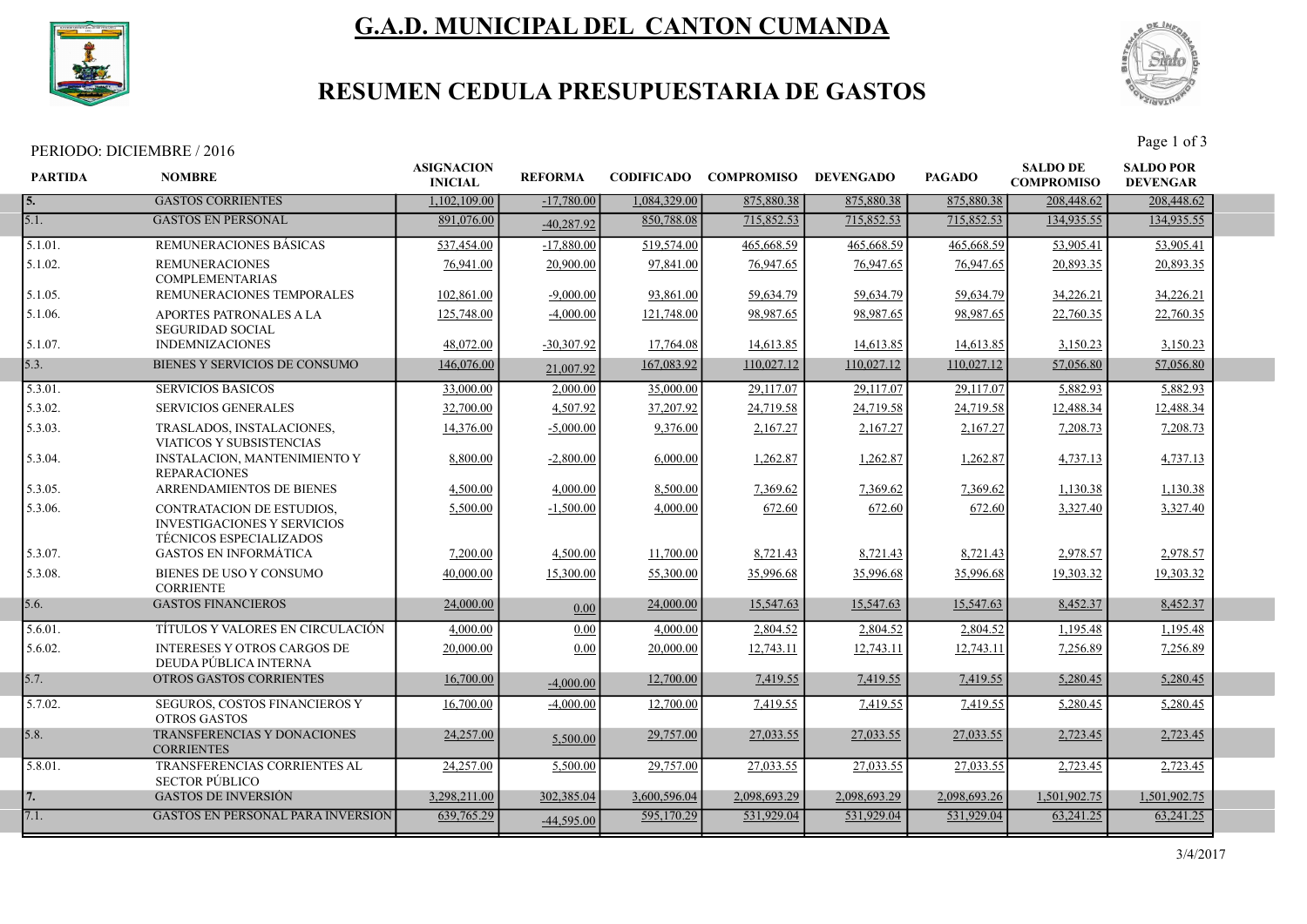

# G.A.D. MUNICIPAL DEL CANTON CUMANDA



## RESUMEN CEDULA PRESUPUESTARIA DE GASTOS

# PERIODO: DICIEMBRE / 2016<br>Page 2 of 3

| <b>PARTIDA</b> | <b>NOMBRE</b>                                                 | <b>ASIGNACION</b><br><b>INICIAL</b> | <b>REFORMA</b> |              | <b>CODIFICADO COMPROMISO</b> | <b>DEVENGADO</b> | <b>PAGADO</b> | <b>SALDO DE</b><br><b>COMPROMISO</b> | <b>SALDO POR</b><br><b>DEVENGAR</b> |  |
|----------------|---------------------------------------------------------------|-------------------------------------|----------------|--------------|------------------------------|------------------|---------------|--------------------------------------|-------------------------------------|--|
| 7.1.01.        | REMUNERACIONES BASICAS                                        | 320,905.69                          | $-14,000.00$   | 306,905.69   | 290,051.76                   | 290,051.76       | 290,051.76    | 16,853.93                            | 16,853.93                           |  |
| 7.1.02.        | <b>REMUNERACIONES</b><br><b>COMPLEMENTARIAS</b>               | 58,622.00                           | 21,405.00      | 80,027.00    | 65,860.01                    | 65,860.01        | 65,860.01     | 14,166.99                            | 14,166.99                           |  |
| 7.1.05.        | REMUNERACIONES TEMPORALES                                     | 107,902.00                          | 3,500.00       | 111,402.00   | 100,069.21                   | 100,069.21       | 100,069.21    | 11,332.79                            | 11,332.79                           |  |
| 7.1.06.        | APORTES PATRONALES A LA<br><b>SEGURIDAD SOCIAL</b>            | 100,698.00                          | $-7,500.00$    | 93,198.00    | 74,571.20                    | 74,571.20        | 74,571.20     | 18,626.80                            | 18,626.80                           |  |
| 7.1.07.        | <b>INDEMNIZACIONES</b>                                        | 51,637.60                           | $-48,000.00$   | 3,637.60     | 1,376.86                     | 1,376.86         | 1,376.86      | 2,260.74                             | 2,260.74                            |  |
| 7.3.           | BIENES Y SERVICIOS PARA INVERSIÓN                             | 697,085.90                          | 166,020.66     | 863,106.56   | 600,132.11                   | 600,132.11       | 600,132.10    | 262,974.45                           | 262,974.45                          |  |
| 7.3.02.        | <b>SERVICIOS GENERALES</b>                                    | 72,000.00                           | $-12,751.30$   | 59,248.70    | 44,422.56                    | 44,422.56        | 44,422.56     | 14,826.14                            | 14,826.14                           |  |
| 7.3.03.        | TRASLADOS, INSTALACIONES<br>VIÁTICOS Y SUBSISTENCIAS          | 13,984.00                           | $-4,992.00$    | 8,992.00     | 1,398.50                     | 1,398.50         | 1,398.50      | 7,593.50                             | 7,593.50                            |  |
| 7.3.04.        | <b>INSTALACIONES, MANTENIMIENTOS Y</b><br><b>REPARACIONES</b> | 63,800.00                           | 8,172.68       | 71,972.68    | 54,022.20                    | 54,022.20        | 54,022.20     | 17,950.48                            | 17,950.48                           |  |
| 7.3.05.        | ARRENDAMIENTO DE BIENES                                       | 32,000.00                           | $-5,000.00$    | 27,000.00    | 17,790.28                    | 17,790.28        | 17,790.28     | 9,209.72                             | 9,209.72                            |  |
| 7.3.06.        | <b>CONTRATACIONES DE ESTUDIOS E</b><br><b>INVESTIGACIONES</b> | 32,900.00                           | 36,000.00      | 68,900.00    | 14,997.04                    | 14,997.04        | 14,997.04     | 53,902.96                            | 53,902.96                           |  |
| 7.3.07.        | <b>GASTOS EN INFORMÁTICA</b>                                  | 4,500.00                            | $-1,200.00$    | 3,300.00     | 181.26                       | 181.26           | 181.26        | 3,118.74                             | 3,118.74                            |  |
| 7.3.08.        | BIENES DE USO Y CONSUMO DE<br><b>INVERSIÓN</b>                | 477,901.90                          | 145,791.28     | 623,693.18   | 467,320.27                   | 467,320.27       | 467,320.26    | 156,372.91                           | 156,372.91                          |  |
| 7.5.           | <b>OBRAS PÚBLICAS</b>                                         | 1,727,369.93                        | 177,510.04     | 1,904,879.97 | 738,382.72                   | 738,382.72       | 738,382.70    | 1,166,497.25                         | 1,166,497.25                        |  |
| 7.5.01.        | OBRAS DE INFRAESTRUCTURA                                      | 1,705,689.23                        | 78,685.04      | 1,784,374.27 | 725,855.17                   | 725,855.17       | 725,855.15    | 1,058,519.10                         | 1,058,519.10                        |  |
| 7.5.04.        | OBRAS EN LÍNEAS, REDES E<br><b>INSTALACIONES ELÉCTRICAS</b>   | 10.392.08                           | 2,200.00       | 12,592.08    | 12,527.55                    | 12,527.55        | 12,527.55     | 64.53                                | 64.53                               |  |
| 7.5.99.        | ASIGNACIONES A DISTRIBUIR                                     | 11,288.62                           | 96,625.00      | 107,913.62   | 0.00                         | 0.00             | 0.00          | 107,913.62                           | 107,913.62                          |  |
| 7.7.           | OTROS GASTOS DE INVERSIÓN                                     | 15,000.00                           | 0.00           | 15,000.00    | 12,148.98                    | 12,148.98        | 12,148.98     | 2,851.02                             | 2,851.02                            |  |
| 7.7.02.        | SEGUROS, COSTOS FINANCIEROS Y<br><b>OTROS GASTOS</b>          | 15,000.00                           | 0.00           | 15,000.00    | 12,148.98                    | 12,148.98        | 12,148.98     | 2,851.02                             | 2,851.02                            |  |
| 7.8.           | TRANSFERENCIAS Y DONACIONES PARA<br><b>INVERSIÓN</b>          | 218,989.88                          | 3,449.34       | 222,439.22   | 216,100.44                   | 216,100.44       | 216,100.44    | 6,338.78                             | 6,338.78                            |  |
| 7.8.01.        | TRANSFERENCIAS PARA INVERSION AL<br><b>SECTOR PÚBLICO</b>     | 218,989.88                          | 3,449.34       | 222,439.22   | 216,100.44                   | 216,100.44       | 216,100.44    | 6,338.78                             | 6,338.78                            |  |
| 8.             | <b>GASTOS DE CAPITAL</b>                                      | 158,097.00                          | 120,892.00     | 278,989.00   | 50,241.98                    | 50,241.98        | 50,241.98     | 228,747.02                           | 228,747.02                          |  |
| 8.4.           | <b>BIENES DE LARGA DURACIÓN</b>                               | 158,097.00                          | 120,892.00     | 278,989.00   | 50,241.98                    | 50,241.98        | 50,241.98     | 228,747.02                           | 228,747.02                          |  |
| 8.4.01.        | <b>BIENES MUEBLES</b>                                         | 108,097.00                          | 120,892.00     | 228,989.00   | 47,521.98                    | 47,521.98        | 47,521.98     | 181,467.02                           | 181,467.02                          |  |
| 8.4.03.        | <b>EXPROPIACIONES DE BIENES</b>                               | 50,000.00                           | 0.00           | 50,000.00    | 2,720.00                     | 2,720.00         | 2,720.00      | 47,280.00                            | 47,280.00                           |  |
| 9.             | APLICACIÓN DEL FINANCIAMIENTO                                 | 76,073.00                           | 23,500.00      | 99,573.00    | 92,425.46                    | 92,425.46        | 92,425.46     | 7,147.54                             | 7,147.54                            |  |